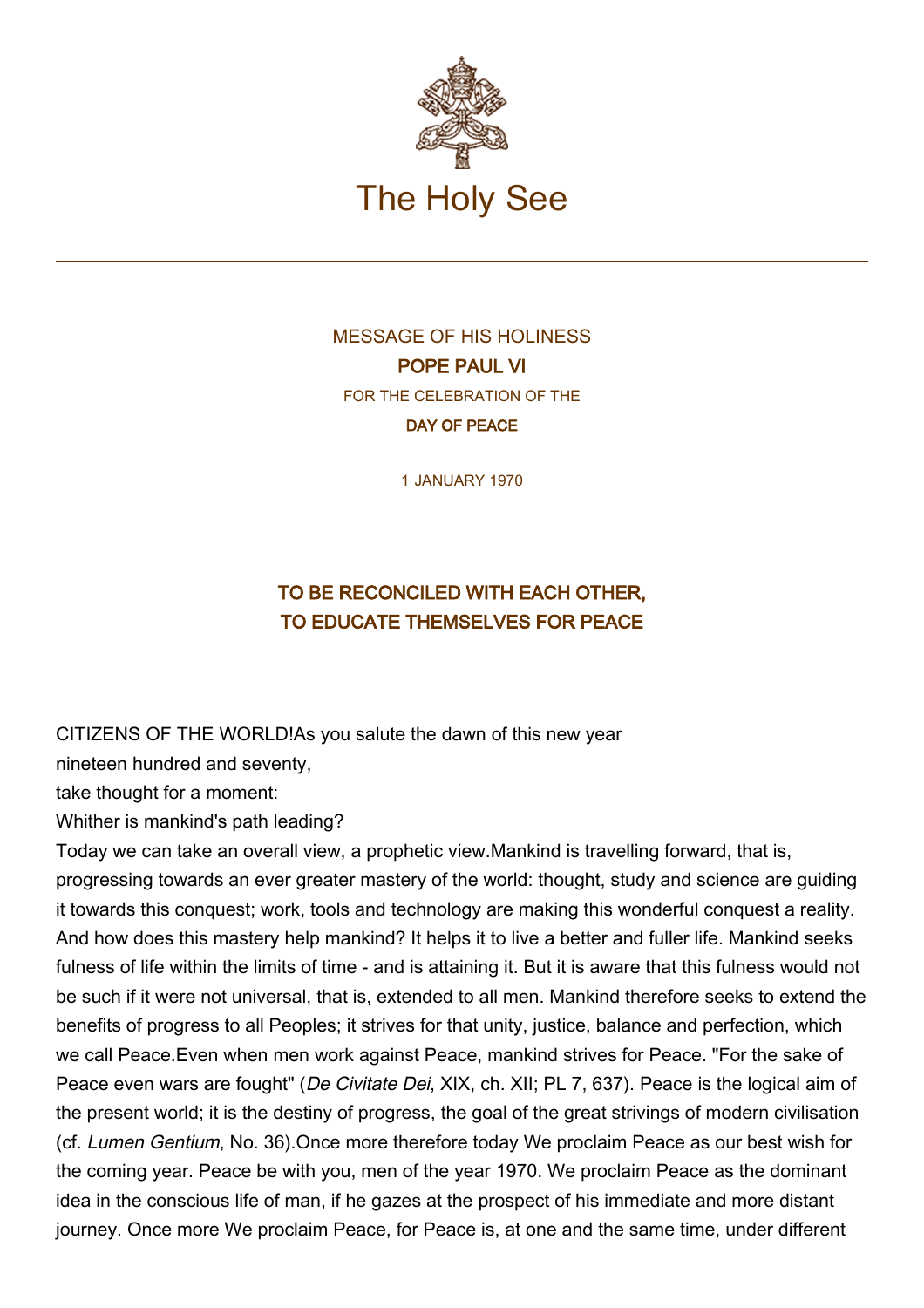aspects, both the beginning and the end of the normal and progressive development of human society. It is the beginning, that is, the necessary condition: just as a machine cannot work well unless all its parts correspond to the design according to which the machine was invented, so mankind cannot develop efficiently and harmoniously unless Peace first gives it its own equilibrium. Peace is the idea that reigns over human progress; it is the true and fertile concept from which spring the better life and ordered history of us men. Peace is also the end, that is, the crowning of the efforts, often hard and painful, by which we men seek to subdue the external world to our service, and to organise our society according to an order that reflects justice and wellbeing.We insist: Peace is the true life and the ideal framework of the World of men. We note this: Peace is not really a static state which can be reached once and for all; it is not an immobile tranquillity. We would misunderstand St. Augustine's famous definition which calls Peace "the tranquillity of order" (De Civitate Dei, XIX, ch. XIII; PL 7, 640), if we had an abstract idea of order, if we did not realise that human order is an act, rather than a state; order depends on the conscious effort and will of those who create it and enjoy it, rather than on the circumstances that favour it; order, to be truly human, is ever perfectible, that is, it is unceasingly brought to being and developed; in other words, it lies in a progressive motion, just as the balance of flight must be continuously supported by a driving force.Why do We say this? Because Our words are meant especially for the young. When we speak of Peace, friends, we do not put before you a state of repressive, selfish inertia. Peace is not enjoyed: it is created. Peace is not a level that we have now reached: it is a higher level, to which each and every one of us must ever aspire. It is not a philosophy that lulls us to sleep; it is a philosophy of action, which makes us all responsible for the common good, and obliges us to dedicate all our efforts to its cause - the true cause of mankind.Those who wish to analyse this conviction for themselves will find out many things. They will find that there must be a radical change of the ideas that govern the world. They will find that all these dominant ideas are at least in part false, because they are particular, restricted and selfish. They will find that only one idea is basically good and true: the idea of universal love; that is, the idea of Peace. And they will find that this idea is at the same time very simple and very hard; very simple in itself, for man is made for love, for peace; it is very hard, for how can one love? How can one raise love to the dignity of a universal principle? How can love find a place in the mind of modern man; so steeped in strife, selfishness and hate? Who can say of himself that he has love in his heart? Love for all mankind? Love for mankind still coming into being, the mankind of tomorrow, the mankind of the age of progress, that authentic mankind which cannot be such unless it is united - not by force, not by selfish, exploiting self-interest - but by loving brotherly concord?Those who study the great idea of Peace will then discover that today, immediately, there is need of a new ideological education, education for Peace. Yes, Peace begins within hearts. We must first know, recognize, will and love Peace; then we shall express it, and impress it on the renewed morals of humanity; on its philosophy, its sociology, its politics.Let us realize, Men, Our brothers, the greatness of this futuristic vision, and let us courageously undertake the first programme: to educate ourselves for Peace.We are aware of the paradoxical appearance of this programme; it seems to find its affirmation outside of reality, outside of every instinctive reality of philosophy, sociology or history. Strife is the law. Strife is the force of success. And even, strife is

 $\mathfrak{p}$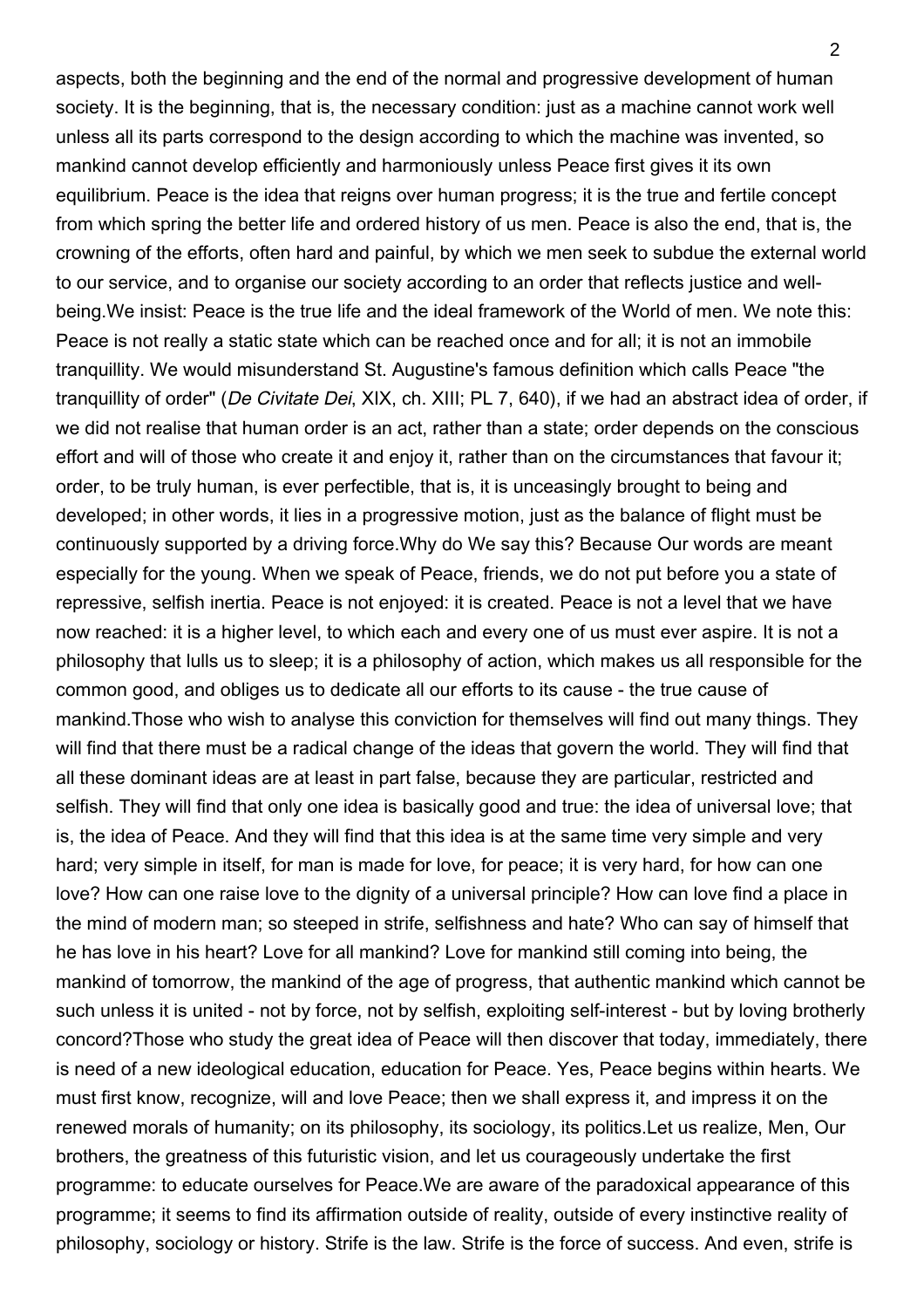justice. An inexorable law, this, reborn at every stage of human progress. Even today, after the fearsome experiences of the last wars, it is strife, not Peace, that is thrust on us. Even violence finds followers and adulators. Revolution bestows renown and prestige on every indication of justice, on every renewal of progress. It is inevitable: Force alone clears the way for human destinies. Men, Our brothers, this is the great difficulty that we must consider and solve. That strife can be necessary, that it can be the arm of justice, that it can rise to a noble-hearted, heroic duty, We do not deny. That strife can obtain successes, no one can contest. But We say that it cannot constitute the illuminating idea of which mankind has need. We say that it is time for civilization to draw inspiration from a concept other than that of strife, of violence, of war, of oppression, to set the world on the way to true justice for all. We say that Peace is not cowardice, is not faint-hearted weakness. Peace must gradually, immediately if possible, substitute moral strength for brute force; it must substitute reason, speech and moral greatness for the fatal, and too often fallacious efficacy of arms, of violent means, and of material and economic power. Peace is Man, who has ceased to be a wolf to his fellow man, Man in his invincible moral power. This it is that must today prevail in the world.And it does prevail. We enthusiastically greet the efforts of modern man to give affirmation, in the world and in present history, to Peace as a method, as an international institution, as sincere negotiation, as self-discipline in territorial and social disputes, as a question that is higher than the prestige of reprisal and revenge. Questions of importance for the victory of Peace are already under discussion: disarmament, first of all, limitation of nuclear weapons, the hypothesis of recourse to arbitration, the substitution of collaboration for competition, peaceful coexistence in diversity of ideologies and forms of government, the hope that a proportion of military expenditure will be devoted to aid to developing peoples . Thus We see a contribution to Peace in the now universal deploration of terrorism, of torture of prisoners, of retaliatory repression of innocent people, of concentration camps for civilian detainees, of killing of hostages, and so on. The world's conscience no longer tolerates such crimes, the fierce inhumanity of which turns back in dishonour on those who perform them.It is not Our duty to pass judgment on the disputes still in progress between nations, races, tribes, and social classes. But it is Our mission to cast the word "Peace" into the midst of men at strife with one another. It is Our mission to remind men that they are brothers. It is Our mission to teach men to love one another, to be reconciled with each other, to educate themselves for Peace. Accordingly, We express Our approval, Our encouragement and Our hopefulness to all who are promoters of this education for Peace. This year, also, We call on persons and organisations that hold responsibility, on the organs of public opinion, on statesmen, teachers, artists and, especially, on youth, to walk resolutely along this path of true and universal civilization. We most attain the actual celebration of the Bible prophecy: Justice and Peace have met and kissed each other.And to you, our Brothers and Sons in the same Christian Faith, We add a word more on the duty, which We have mentioned, to educate men to love each other, to be reconciled with one another and to forgive each other mutually. We have precise teachings on this from the Master, Jesus; we have His example, we have the obligation, which He hears from our lips when we recite the "Our Father", according to the well-known words: "Forgive us our trespasses, as we forgive those who trespass against us". The word "as" is a tremendous one; it establishes an equation, that, when put into practice, is for our good in the economy of salvation;

3